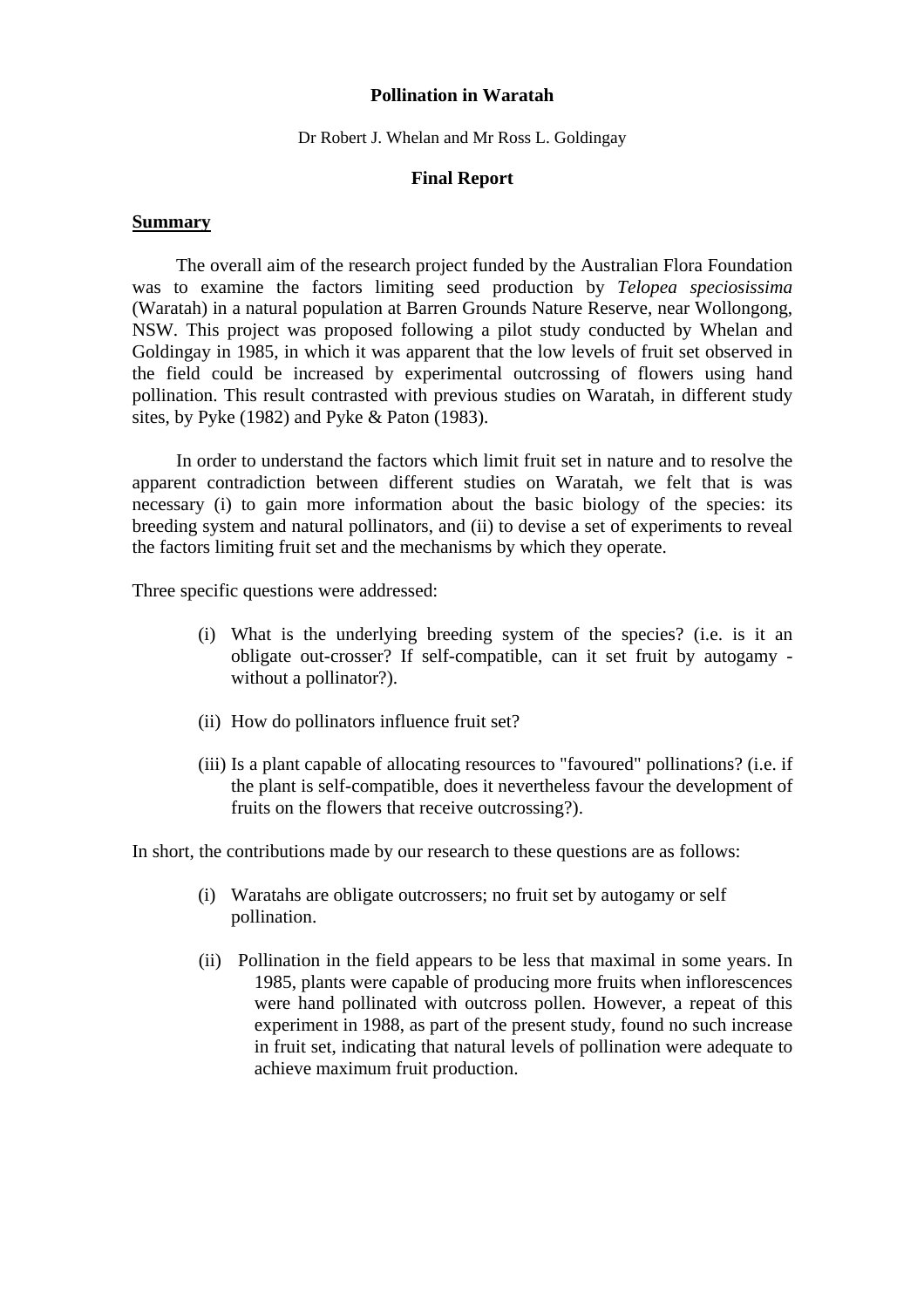(iii) Lack of self-compatibility removes the significance of this question. However, maturation of fruits on inflorescences appears quite plastic. If 2/3 of the flowers are removed from an inflorescence, it can still produce just as many fruits from the remaining flowers. Hand pollination of a portion of the inflorescence (top 1/3 or bottom 1/3, but especially the latter) produces greater initiation of fruits in the treated portion and a lower rate of abortion than for the same portion in control inflorescences.

Taken together, the results of this study reveal that Waratah is an obligate outcrossing species, at least in the Barren Grounds Nature Reserve population. Honeyeaters are abundant in the site and are frequent visitors to Waratah inflorescences (especially New Holland Honeyeaters) - marsupials were also recorded visiting inflorescences. Despite their abundance, the birds carry small pollen loads of Waratah and visit inflorescences in such a way that pick-up and deposition of pollen is minimized. This finding alone may explain the fact that fruit set in the population is sometimes pollen limited. The first flowers to open on an inflorescence (i.e. the bottom flowers) have very low levels of fruit set which can be increased substantially by hand pollination. Hand pollination of flowers either on the top third or bottom third of the inflorescence leads to more fruit initiation in the treated portion and, interestingly, in lower levels of fruit abortion than in equivalent portions of control inflorescences. Active selection for favoured matings, through non-random fruit abortion, appears a real possibility in this species. This is worthy of further investigation.

## **Results achieved**

Detailed descriptions of the experiments conducted and the results achieved will be found in the publications already resulting from this work and from upcoming papers. A summary of findings is presented here.

## (i) Breeding system

Eleven inflorescences were bagged to exclude all potential animal pollinators. Ten additional inflorescences were bagged, but bags were opened several times during flowering and all open flowers were hand pollinated with self pollen. These treatments tested for autogamy (automatic self-fertilization) and self-compatibility respectively. None of the autogamy inflorescences produced fruits. Similarly, none of the selfpollinated inflorescences produced fruits. A sample of inflorescences on twenty unmanipulated plants set a mean  $(\pm S.E.M.)$  of  $5.95 \pm 0.96$  fruits per plant. We therefore conclude that this population comprises plants which are obligate outcrossers.

### (ii) Tests for pollen limitation of fruit set

The previous study in this Waratah population revealed that natural levels of pollination were insufficient to produce maximum fruit set. Pollen supplementation by hand significantly increased the reproductive output of plants. The proportion of inflorescences with fruits increased from 52% (controls) to 91 % (hand-pollinated); the mean number of fruits produced per inflorescence was greater after hand-pollination and the mean number of seeds per fruit was slightly, but significantly, greater after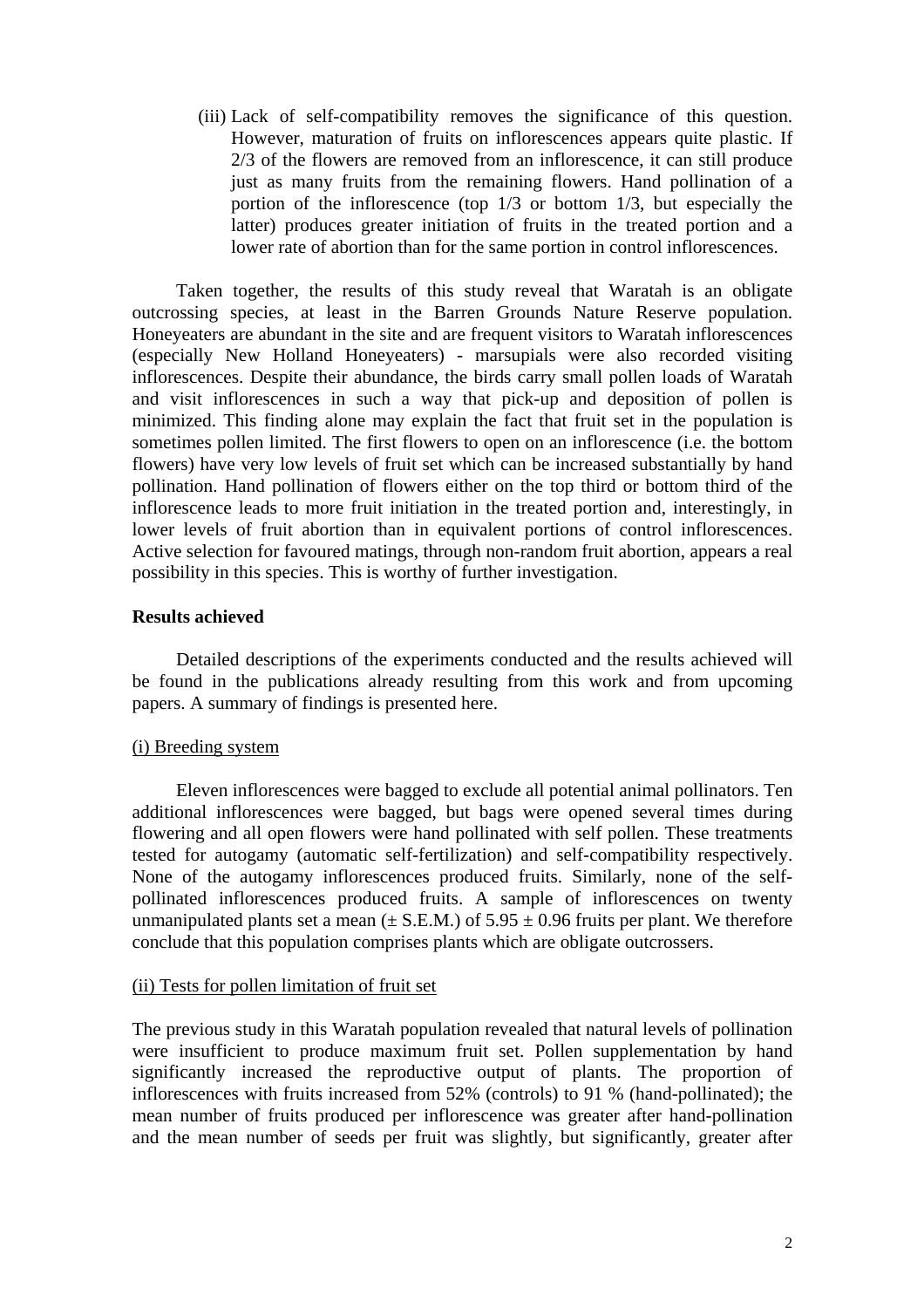hand-pollination. The sum of these effects for individual plants was that the number of fruits produced per plant after hand-pollination was more than twice that of control plants. Fruit counts per plant translate into a real difference in reproductive output, because, when coupled with the number of seeds produced per fruit, they yield an increase from 133 seeds per plant for controls to 352 for hand-pollinated plants.

#### (iii) Causes of pollen limitation

There are several possible explanations for the way in which pollen availability can limit fruit set in the field. There may be too few visits by pollinators, pollinators may visit frequently but carry too little pollen, pollination may be inhibited by the presence of self pollen on pollen presenters, and pollinators may be transferring mostly self pollen to flowers on multi-inflorescence plants. We examined several of these possibilities.

Firstly, bird pollinators (predominantly New Holland Honeyeaters) were observed to be abundant in the study site at all times, and were recorded visiting Waratah inflorescences frequently.

We also made the surprising discovery that marsupials were not uncommon visitors to this species, formerly viewed to be exclusively bird pollinated. Automated photography recorded the Eastern Pygmy Possum *(Cercartetus nanus)* and spool-andline tracking of individual Pygmy Possums revealed that they were visiting many inflorescences in a single foraging bout.

Secondly, New Holland Honeyeaters were captured by mist nets in the study area. Pollen loads were assessed by sampling the feathers around the head and identifying pollen grains. Table 1 shows that fewer than 1/2 of the birds captured were carrying any Waratah pollen, and those that were had small amounts relative to the pollen of other plant species.

| Plant Taxon    | No. birds with pollen | Mean no. pollen grains $(\pm$ s.e.m.) |
|----------------|-----------------------|---------------------------------------|
| Waratah        | 13                    | 1.9(0.9)                              |
| <b>Banksia</b> | 16                    | 7.7(4.1)                              |
| Lambertia      | 13                    | 9.2(5.8)                              |
| Eucalyptus     | 27                    | 67.4(15.3)                            |

**Table 1**: Mean number of pollen grains in standard samples collected from 29 New Holland Honeyeaters

These data suggest that at least this pollinator species may carry relatively small pollen loads. This was a surprising finding, given the observation that frequencies of bird visits to inflorescences were high. Perhaps these honeyeaters probed flowers in such a way that pollen was not deposited on the feathers. We made close observations of bird visits to Waratah inflorescences and recorded two types of visit: (i) the bird perched on the top of the inflorescence and probed downwards into the flowers, contacting pollen presenters as they did so; or (ii) the bird perched on the side of the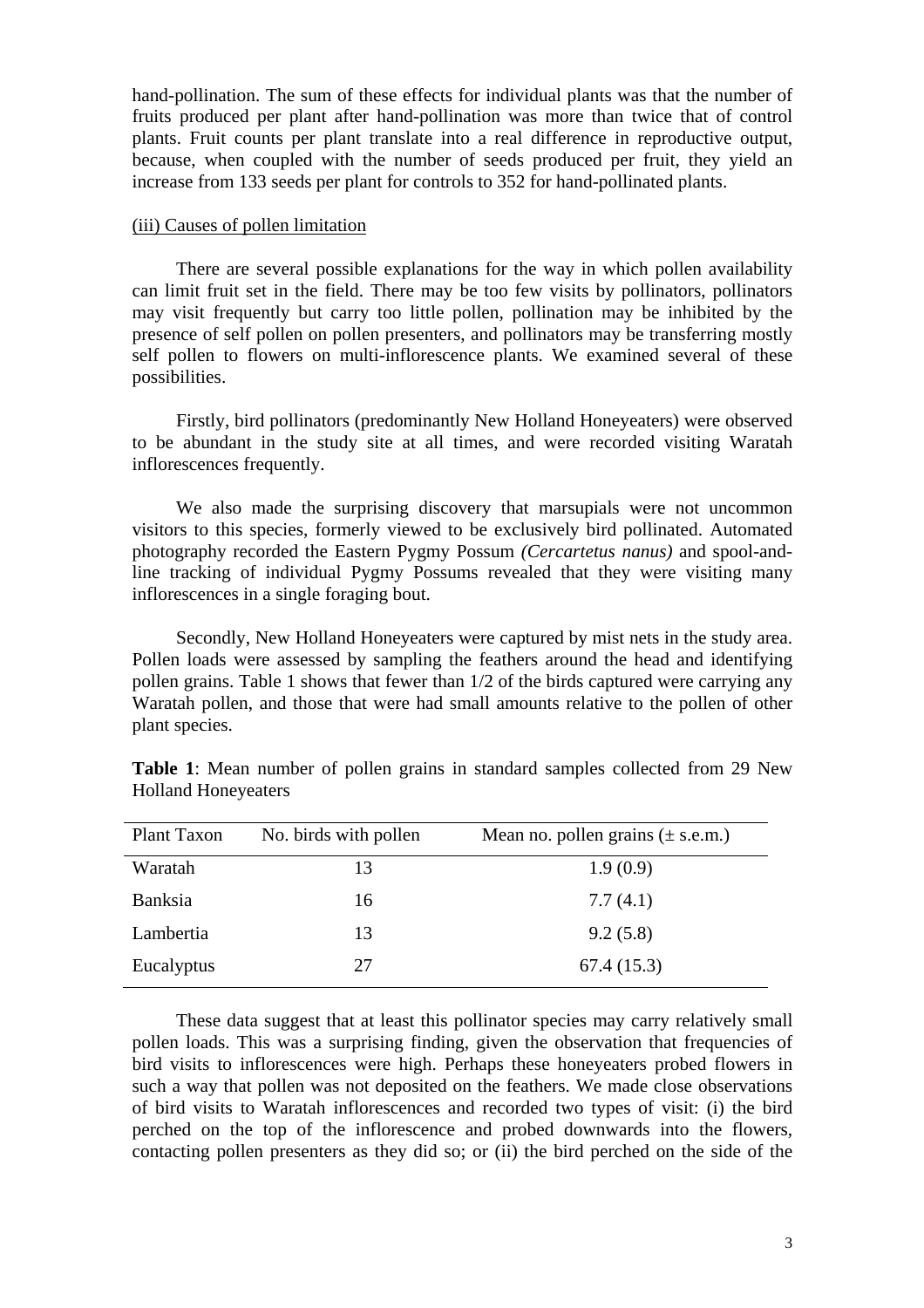inflorescence, or on the stem supporting it, and probed flowers from the side, failing to contact pollen presenters. We collected data at various times during the flowering season on the relative frequencies of the two types of visit (Table 2). These results indicate that the pattern of visits to inflorescences was such as to minimize the amount of pollen deposited on feathers.

**Table 2**: Pattern of probing exhibited by New Holland Honeyeaters feeding at Waratah inflorescences, for two different "age-classes" of inflorescences.

| Stage of inflorescence opening | No. probes observed | Type of probe: |      |
|--------------------------------|---------------------|----------------|------|
|                                |                     | Top            | Side |
| $\langle 2/3$ open             | 446                 | 16             | 430  |
| $>2/3$ open                    | 120                 |                | 113  |

Thirdly, although ineffective pollination may be sufficient to explain pollen limitation of fruit set, we tested whether the presence of self pollen adhering to the pollen presenters inhibited pollination that would otherwise be effective. Self pollen was removed from newly opened flowers on all inflorescences on a sample of 17 plants. Twenty control plants were tagged simultaneously, but received no manipulations. Fruits were counted on these inflorescences when fruit maturation was complete. This experiment showed that removal of self pollen produced no significant increase in the likelihood of maturing a fruit (Table 3).

**Table 3**: Effects of removal of self pollen from open flowers on fruit set per plant.

|                               | Pollen removed | Controls |  |
|-------------------------------|----------------|----------|--|
| Total no. inflorescences      | 52             | 64       |  |
| Number barren                 | 17(27)         | 16(23)   |  |
| No. fruits/plant $(+ s.e.m.)$ | 7.5(1.1)       | 5.9(0.9) |  |

Fourthly, the previous study suggested that hand pollination increased fruit set per plant only on multi-inflorescence plants (see Whelan and Goldingay 1989). One possible explanation for this observation is that visitors to inflorescences on singleinflorescence plants provide mostly outcrossed pollen while visits in multiinflorescence plants are mostly transferring self pollen. An alternative explanation is that multi-inflorescence plants are larger and therefore have more resources to devote to fruits if they were to receive more pollinations. We attempted to test these possibilities in an experiment in which all but one of the inflorescences were removed from multi- inflorescence plants, but not until after anthesis. Thus pollinations were not affected by the treatment (i.e. many self-pollinations, according to the hypothesis), but removal of inflorescences then allowed all resources to be devoted to the remaining inflorescence. Half of these treatment inflorescences also received hand pollinations, to ensure cross pollination. We are still engaged in the analysis of this experiment.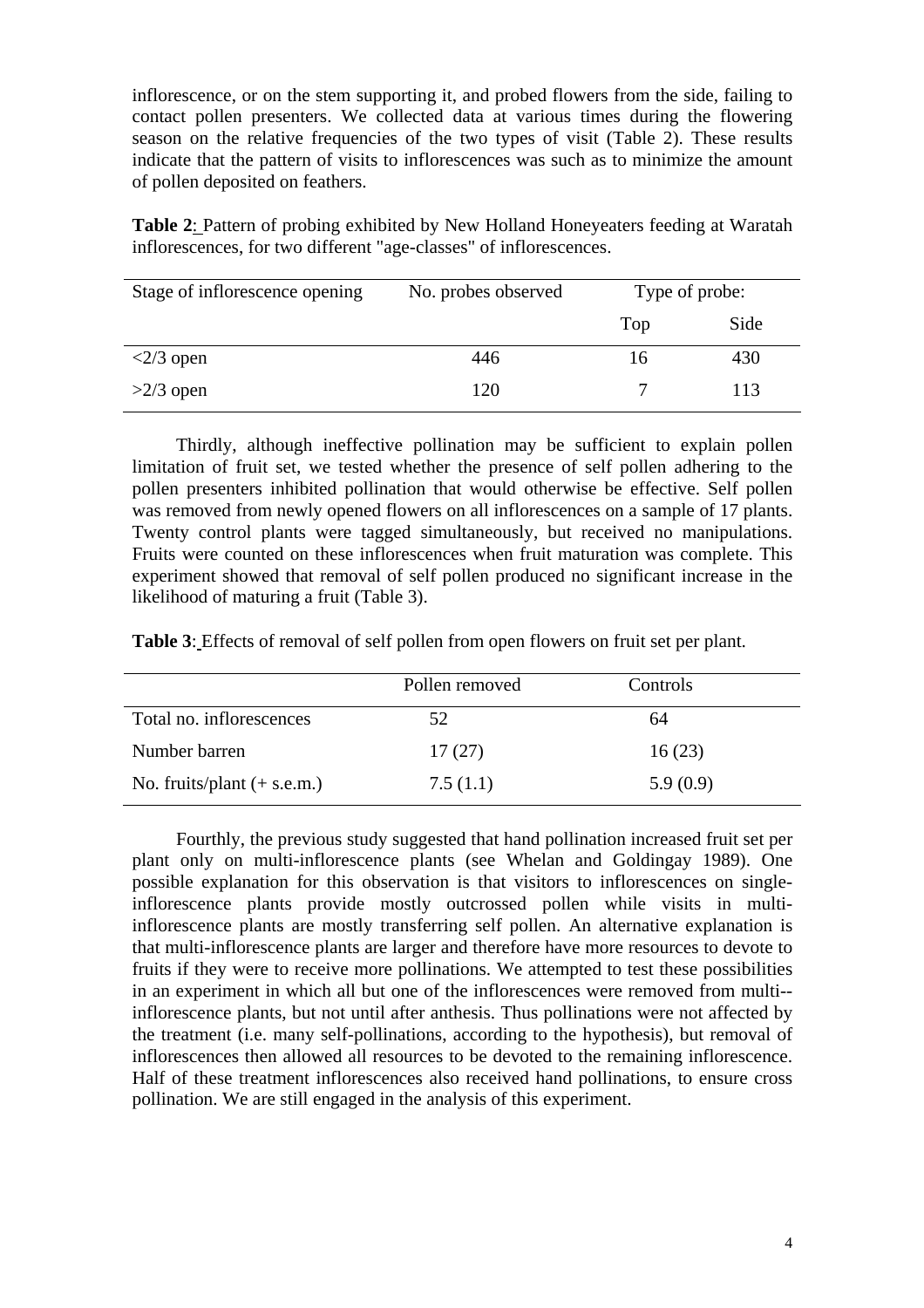### (iv) Resource allocation

Our previous study of Waratah fruit set revealed that fruit set was not evenly distributed over the rachis. In other words, flowers on an inflorescence did not have an equal probability of setting fruit. The top 1/3 of the inflorescence typically supported most of the fruits. This 1/3 represents the last flowers to open, and the flowers furthest from nutrient supply through the vascular system coming from the stem. Other studies have suggested adaptive roles for this pattern of the first flowers to open on an inflorescence being female-sterile: i.e. they serve a male function only - pollen donation, or they serve to "train" potential pollinators that the inflorescence is about to come "on stream". Alternative hypotheses are: (i) simply that top flowers get more pollinations; or (ii) there is some maternal choice, through non-random fruit abortion, in which, in this system, the matings received by the flowers on the top of an inflorescence are favoured.

We examined parts of these hypotheses in two experiments. Firstly, 40 singleinflorescence plants were selected. Twenty of these were randomly allocated to the experimental group, in which flowers on the top 2/3 of the inflorescence were removed early in flower development and the remaining flowers were cross pollinated on 5 occasions. Although 213 of the flowers had been removed from treatment inflorescences, these initiated and set just as many fruits as the controls (Table 4). These flowers are clearly not sterile.

**Table 4**: Comparison of fruit set per inflorescence for treatment (in which flowers on the top 2/3 of an inflorescence were removed as buds) and unmanipulated inflorescences.

|                                         | Top 2/3 removed | Controls |  |
|-----------------------------------------|-----------------|----------|--|
| Total no. inflorescences                | 20              | 20       |  |
| No. setting fruits                      | 17              | 15       |  |
| No. fruits/inflorescence $(\pm$ s.e.m.) | 5.6(1.4)        | 4.3(0.9) |  |

In a second experiment, flowers were not removed, but cross pollination was conducted by hand on selected flowers on the inflorescence. This was designed to test whether an inflorescence could selectively mature those flowers which received the best quality pollinations, regardless of their position on an inflorescence. Figure 1 shows that when the bottom flowers on an inflorescence are cross pollinated by hand, they mature most of the fruits for the inflorescence, even though other flowers have not been manipulated. Hand pollinating the top flowers had relatively little effect, because it is these flowers which usually contribute most to fruit set. These results suggest that, in the field, the first flowers to open (i.e. the bottom 1/3 of the inflorescence) typically receive few pollinations. Only 4-6% of the fruits initiated, and only 6-10% of fruits matured, on inflorescences are in this position. Cross pollination of these bottom flowers caused them to produce 45% of the fruits initiated and 52 % of the fruits matured. The proportion of fruit aborted during development was lower for the cross pollinated flowers, whether on the top third or the bottom third, than for fruits in the corresponding position on unmanipulated inflorescences (Figure 2). These results leave